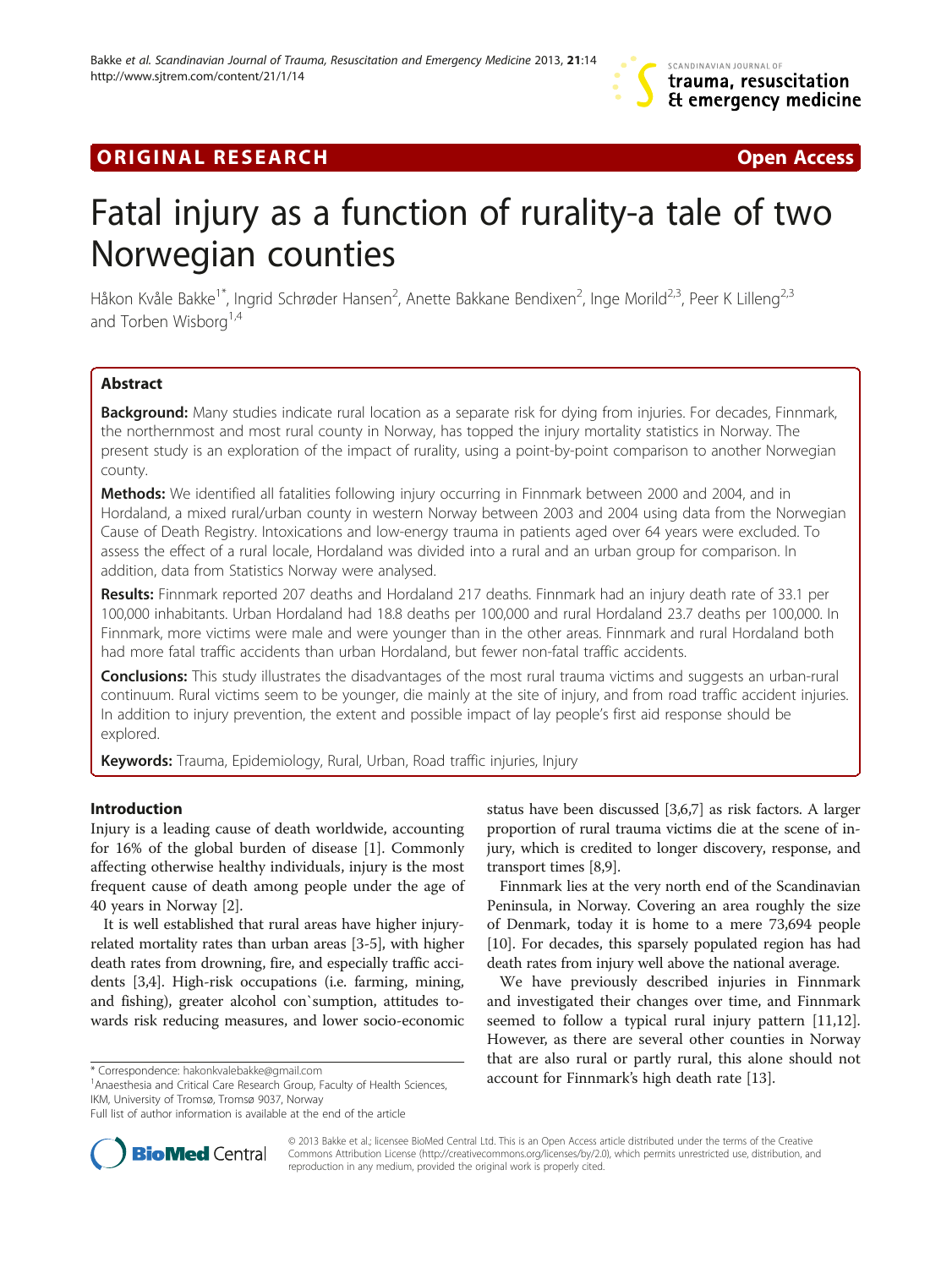The aim of this study was to explore the impact of different degrees of rurality on the epidemiology of trauma. This was achieved through a point-by-point comparison of Finnmark to another Norwegian county based on a thorough analysis of a two-year patient material. To extend the material and reduce the risk of random variations, we also analysed registry data for a ten-year period from Statistics Norway.

## **Methods**

## Inclusion and exclusion

All deaths from external causes (ICD-10 V01–Y98) occurring in Finnmark County during the five-year period from 1 January 2000 through 31 December 2004, and occurring in Hordaland County in the two-year period from 1 January 2003 through 31 December 2004 were obtained from the Norwegian Cause of Death Registry. The Cause of Death Registry routinely records all deaths in Norway and codes the deaths in accordance to the ICD-10 system based on the information from the death certificate and autopsy reports, thus ensuring that the coding is performed uniformly. We also included those injury cases that occurred in Finnmark or Hordaland where the patient succumbed after being transferred to a hospital outside of the county.

We excluded deaths from isolated, simple fractures after a fall at ground level that occurred in persons aged over 64 years, and those from poisonings. Victims of simultaneous trauma and intoxication were included. The criteria used were the same as for our previous studies of Finnmark, and were originally chosen to ensure comparability to similar studies [[11,12\]](#page-6-0).

#### Data collection and definitions

Information concerning cause of injury, time and place of death, and demographic data was obtained from ambulance and hospital records and/or police and autopsy reports (where available), and were recorded in a standard form.

Death was defined as the point in time where the patient became lifeless and no attempt at resuscitation was made or such attempts were terminated. As such, death did not require a physician to declare the patient dead. Time from injury to death was the time that elapsed from the injury up to this point. Place of death was set as the place this occurred as stated in the patient's records.

Health statistics regarding the major causes of death were obtained from Statistics Norway for the period from 1 January 2001 through 31 December 2009. These data were not collected specifically for the study, but the decision to access them was made prior to the collection of the primary data. In figures and tables where Statistics Norway is the source, this is stated clearly in the legends.

#### The study areas

To investigate rural/urban differences, we divided our material from Hordaland County into two categories; injuries that occurred inside the municipality of Bergen (urban), and injuries that occurred outside of Bergen (rural).

At the beginning of the study period, the urban Hordaland subgroup had 235,423 inhabitants (density 506/km<sup>2</sup>), which were all served by the University Hospital of Bergen. The rural Hordaland subgroup had  $206,237$  inhabitants (density  $14/km<sup>2</sup>$ ), which were served by three local hospitals; Odda, Voss, and Stord, as well as the University Hospital of Bergen. Finnmark had 76,629 inhabitants at the beginning of the study period and 73,210 at its end (density  $1.5/km^2$ ). Finnmark is served by two local hospitals, Hammerfest, and Kirkenes, as well as the University Hospital of Tromsø, which is located outside the county. Except for the differences in area and population density, the trauma systems in Finnmark and Hordaland are otherwise rather similar; there are similar requirements for level of education in the EMS and response times. Both counties have helicopter service available as part of EMS.

#### Statistical analysis

SPSS version 16.0 was used for statistical analysis. The Mann-Whitney U test, Kruskal-Wallis test, or analysis of variance (ANOVA) was used for continuous data. For categorical data and rates, a chi-square test or Fisher's exact test was used. Comparison of groups was twotailed with statistical significance chosen at  $p < 0.05$ .

#### Ethics

Approval for the study was given by the Norwegian Directorate for Health and Social Affairs (07/4817), the Norwegian Data Inspectorate (07/01595-3/clu), the Privacy Ombudsman for Research (17430/2/LT), the Norwegian Director of Public Prosecutions (Ra 07-526 IFO/mw 639.2), and the Regional Committee for Medical and Health Research Ethics (200702984-3/IAY/400).

### Results

#### General characteristics

The process of inclusion and exclusion is presented in Figure [1](#page-2-0).

The division of Hordaland into rural and urban groups was done according to the information found in the patients' journals. Therefore, we could not calculate the mortality rate for the groups based on the cases included, but had to use the mortality rate based upon the cases found. We found 89 deaths in urban Hordaland and 98 deaths in rural Hordaland during the study period. Finnmark had an autopsy rate of  $34\%$  (n = 48) and Hordaland had a rate of 80% ( $n = 173$ ). The mortality rates, age, and gender distribution are given in Table [1.](#page-2-0)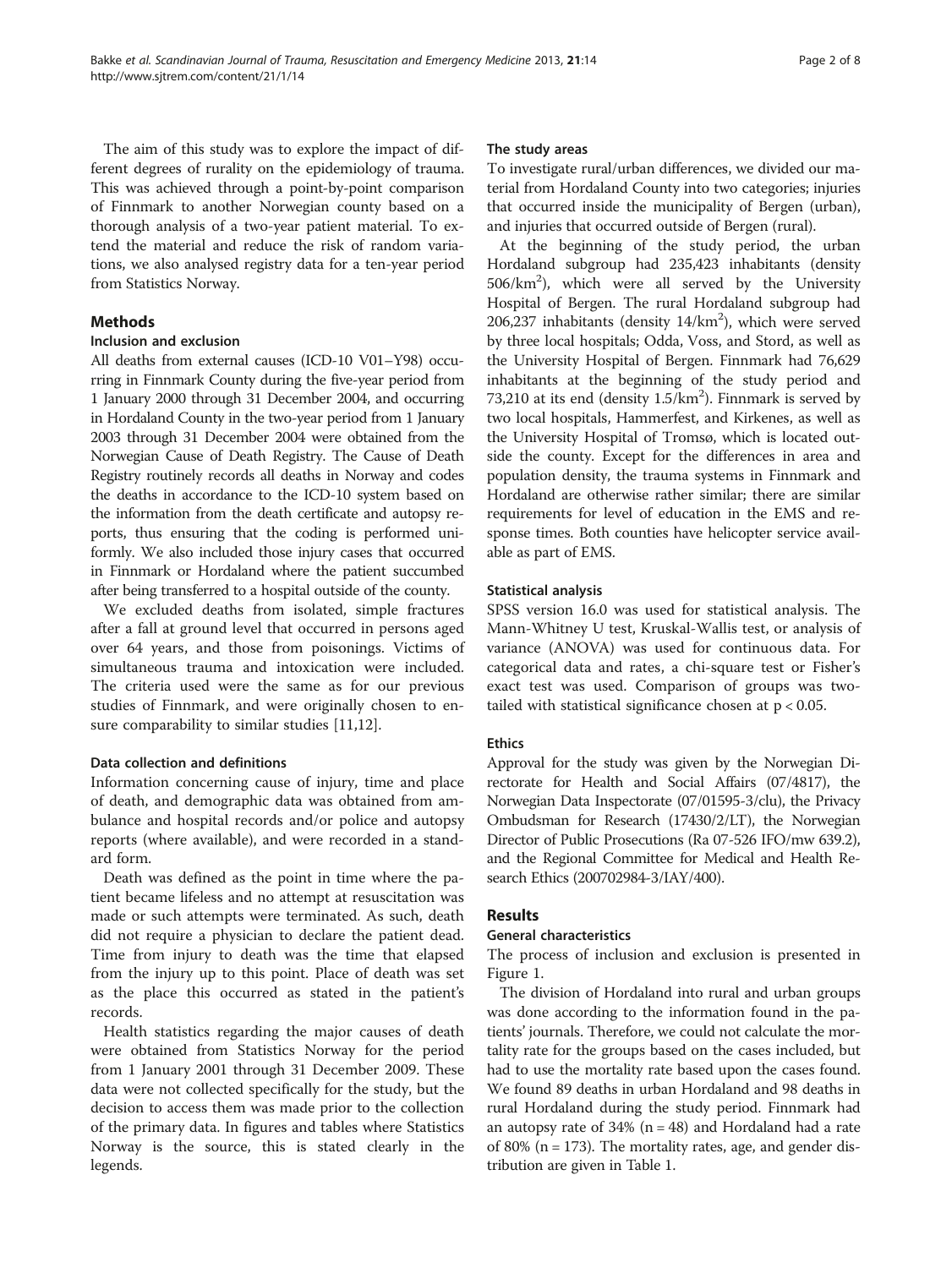<span id="page-2-0"></span>

The mortality rate was significantly higher in Finnmark compared with the two other areas  $(p < 0.001$  against urban and  $p = 0.013$  against rural Hordaland). No significant difference in rates was observed between urban and rural Hordaland ( $p = 0.124$ ). The fatality victims in Finnmark were younger aged than those in the other areas  $(p = 0.022$  against urban and  $p = 0.006$  against rural Hordaland), but there was no difference in age within Hordaland ( $p = 0.072$ ). There were no statistically significant differences in gender distribution ( $p = 0.493$ ) between the groups.

#### Time and place of death

The time from injury until death could be established for 81 (66%) cases in Finnmark and 86 (97%) and 95 (97%) cases in urban and rural Hordaland, respectively (Figure [2](#page-3-0)).

#### Table 1 Main characteristics of the patients by study area

|                                   | <b>Finnmark</b>             | <b>Rural Hordaland</b> | <b>Urban Hordaland</b> |
|-----------------------------------|-----------------------------|------------------------|------------------------|
| Total death rate                  | 33.1/100,000 <sup>a,b</sup> | 23.7/100,000           | 18.8/100,000           |
| Median age (inter quartile range) | 40 $(27-55)^{a,b}$          | $50.5(33 - 71)$        | $46(32-66)$            |
| Male gender                       | 80%                         | 75%                    | 76%                    |
| Pre-hospital death                | $85%^{b}$                   | 82%                    | 72%                    |

<sup>a</sup> Statistically significant difference from rural Hordaland.

**b** Statistically significant difference from urban Hordaland.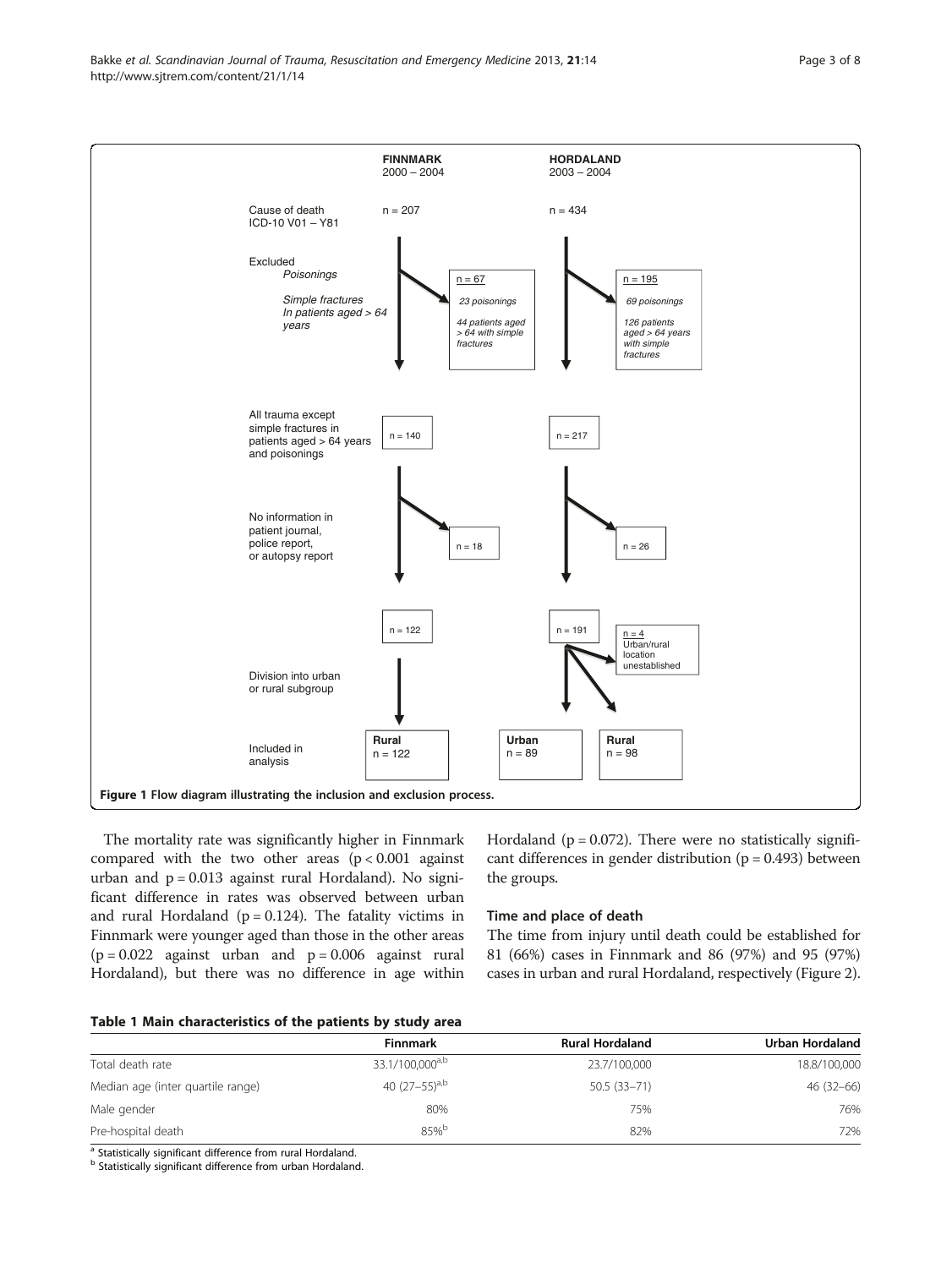<span id="page-3-0"></span>

There was no difference in time distribution between the areas. However, all of the fatalities where time from injury to death could not be established occurred at the scene of injury, likely within the first hour of injury.

The place of death is shown in Table 2. When comparing urban Hordaland to Finnmark, there were fewer pre-hospital deaths in urban Hordaland (72% vs. 85%, p = 0.018); there was no difference between rural Hordaland and Finnmark or within Hordaland in this regard.

#### Cause of injury

The distribution of the cause of injury within each area is given in Figure [3,](#page-4-0) and the cause of injury specific death rates are given in Table [3](#page-4-0). Finnmark had more deaths from road traffic accidents  $(p < 0.001)$ , snowmobile accidents ( $p < 0.001$ ), fires ( $p = 0.007$ ), drowning ( $p = 0.015$ ), and machinery ( $p = 0.037$ ) than urban Hordaland. Rural Hordaland had more deaths from road traffic accidents

Table 2 Comparison of place of death between the study areas

|                      | <b>Finnmark</b> | Rural<br>Hordaland | Urban<br>Hordaland |
|----------------------|-----------------|--------------------|--------------------|
| Pre-hospital (total) | 104 (85%)       | 80 (82%)           | 64 (72%)           |
| At injury site       | 101 (83%)       | 78 (80%)           | 64 (72%)           |
| During transport     | 3(2%)           | 2(2%)              | $0(0\%)$           |
| In-hospital (total)  | 16 (13%)        | 16 (16%)           | 25 (28%)           |
| Emergency room       | 6(5%)           | 2(2%)              | 3(3%)              |
| During admission     | 10 (8%)         | 14 (14%)           | 22 (25%)           |
| After discharge      | $1(1\%)$        | 2(2%)              | $0(0\%)$           |
| Not established      | $1(1\%)$        | $0(0\%)$           | $0(0\%)$           |

than urban Hordaland ( $p = 0.008$ ) with a rate of 6.3 and 1.70 per 100,000 inhabitants, respectively.

There was no difference between rural Hordaland and Finnmark except for deaths from snowmobile accidents  $(p = 0.001)$  and machinery  $(p = 0.049)$ ; rural Hordaland had none.

In rural Hordaland, 7 of 98 accidents occurred at work, and there was no difference  $(p = 0.415)$  in these numbers compared to Finnmark (11 of 122) when adjusted for employment rate. Compared to urban Hordaland (0 of 89), both of the rural areas had a higher share of accidents occurring at work  $(p = 0.01)$ and p < 0.001, in rural Hordaland and Finnmark respectively).

#### Data from Statistics Norway

From 2001 through 2009, Statistics Norway provided the number of suicides, falls, and road traffic accidents with personal injury. Finnmark had a higher suicide rate  $(p < 0.01)$  than the other areas at 14.6 deaths per 100,000 inhabitants per year compared with 10.5 deaths per 100,000 inhabitants per year in urban and 8.9 deaths per 100,000 inhabitants per year in rural Hordaland (no difference,  $p = 0.43$ ). Road traffic accidents are displayed in Figure [4.](#page-5-0) When adjusted for population, Finnmark had an annual rate of 206 road traffic accidents with injury per 100,000 inhabitants per year. Mortality, defined as number of deaths per 100 road traffic accidents (RTA) with personal injury, was 3.5 per 100 in Finnmark. Rural Hordaland had 245 accidents per 100,000 inhabitants, and 2.4 persons killed per 100 accidents. Urban Hordaland had a rate of 269 RTA with injury per 100,000 inhabitants per year, and 0.64 persons killed per 100 accidents. The rate of accidents was lower for Finnmark compared with both rural and urban Hordaland ( $p = 0.003$  and  $p = 0.001$ , respectively), whereas it did not vary significantly among urban or rural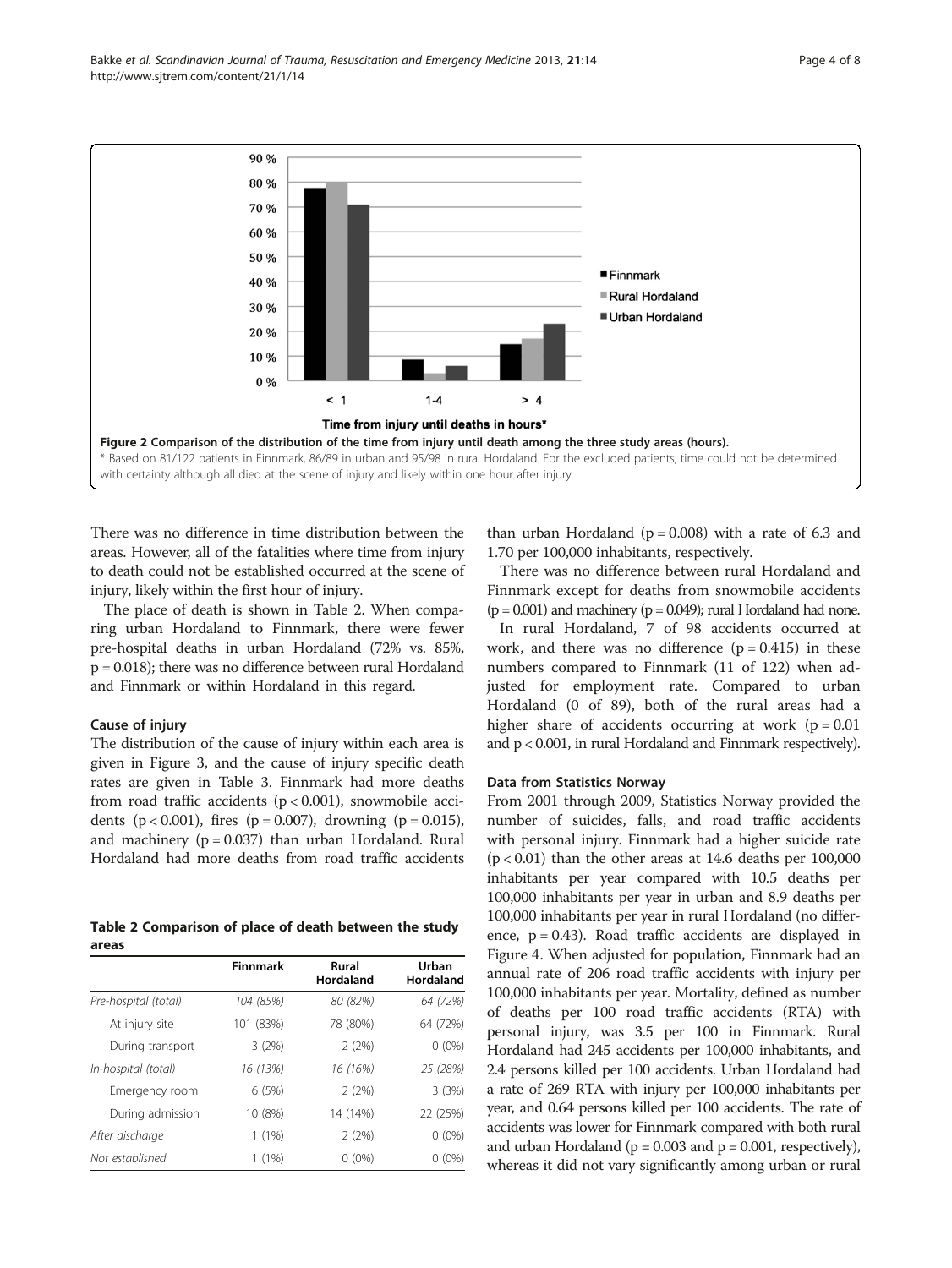<span id="page-4-0"></span>

Hordaland ( $p = 0.109$ ). The number of persons killed per 100 accidents was higher for Finnmark than rural Hordaland ( $p = 0.029$ ), which in turn was higher than urban Hordaland ( $p < 0.001$ ). For fall injuries, Finnmark had a rate of 9.9, rural Hordaland 10.9, and urban Hordaland 12.6 deaths per 100,000 inhabitants per year. These were not significantly different, but there was a slight trend, with urban Hordaland comparing to Finnmark at  $p = 0.08$  and to rural Hordaland at  $p = 0.13$ .

#### Discussion

This study shows that inhabitants of the most rural and remote study area in Norway, Finnmark County, have a significantly increased risk of dying from injuries compared with Norwegians in less rural and urban areas. The findings indicate a gradient from urban to rural areas where rurality in itself increases risk of death when

Table 3 Cause of injury-deaths per 100,000 inhabitants by area

|                 | <b>Finnmark</b> | <b>Rural Hordaland</b> | <b>Urban Hordaland</b> |
|-----------------|-----------------|------------------------|------------------------|
| Cause of injury |                 |                        |                        |
| Suicide         | 9.8             | 8.2                    | 8.7                    |
| <b>RTA</b>      | 7.6             | 6.3                    | 1.7                    |
| Fall            | 2.4             | 3.6                    | 4.4                    |
| Drowning        | 3.5             | 2.7                    | 1.1                    |
| Homicide        | 1.9             | 1.0                    | 1.1                    |
| Fire            | 2.2             | 1.2                    | 0.2                    |
| Snowmobile      | 2.7             | 0                      | 0                      |
| Machinery       | 1.1             | 0                      | 0                      |
| Other           | 1.9             | 0.7                    | 1.9                    |

injuries occur. Rural victims tend to be younger and succumb at the scene of the accident. A major finding is the fact that the prevalence of non-fatal RTAs seem to be lower in the most rural area, indicating that the risk of dying from an RTA is considerably increased.

Suicide was the greatest cause of death in all areas. There was a significant difference between Finnmark and the other areas in the data from Statistics Norway. This category did not follow an urban-rural gradient, which is in line with higher suicide rates being reported in rural communities [\[3,14,15\]](#page-6-0), whereas other studies have identified this as an urban problem [\[16](#page-6-0)]. This study does not report suicides committed by poisoning, and thus the complete picture is not provided. One might speculate in a rural-urban difference in suicide methods with rural inhabitants employing more traumatic methods. Anyway, the suicide rate may help explain why Finnmark has a higher trauma death rate than other rural areas.

Road traffic accidents comprised the second largest cause of death. The data we obtained from Statistics Norway indicated that there are more injuries in urban Hordaland, but more deaths in rural Hordaland and Finnmark. The discrepancy between fatality and injury rates may be due to differences in accident severity, disadvantages in rural trauma care, or both. Although urban areas may have higher injury rates due to higher traffic density, they may also have lower accident severity as a result of lower speeds. Conversely, rural accidents may be more severe owing to higher speeds, but possibly also to more head-on collision, older, less crashsecure cars; and different attitudes towards seatbelt use [[3,17\]](#page-6-0). Disadvantages in rural trauma care may come from longer discovery and transport times due to long distances or weather conditions [[8\]](#page-6-0), or health care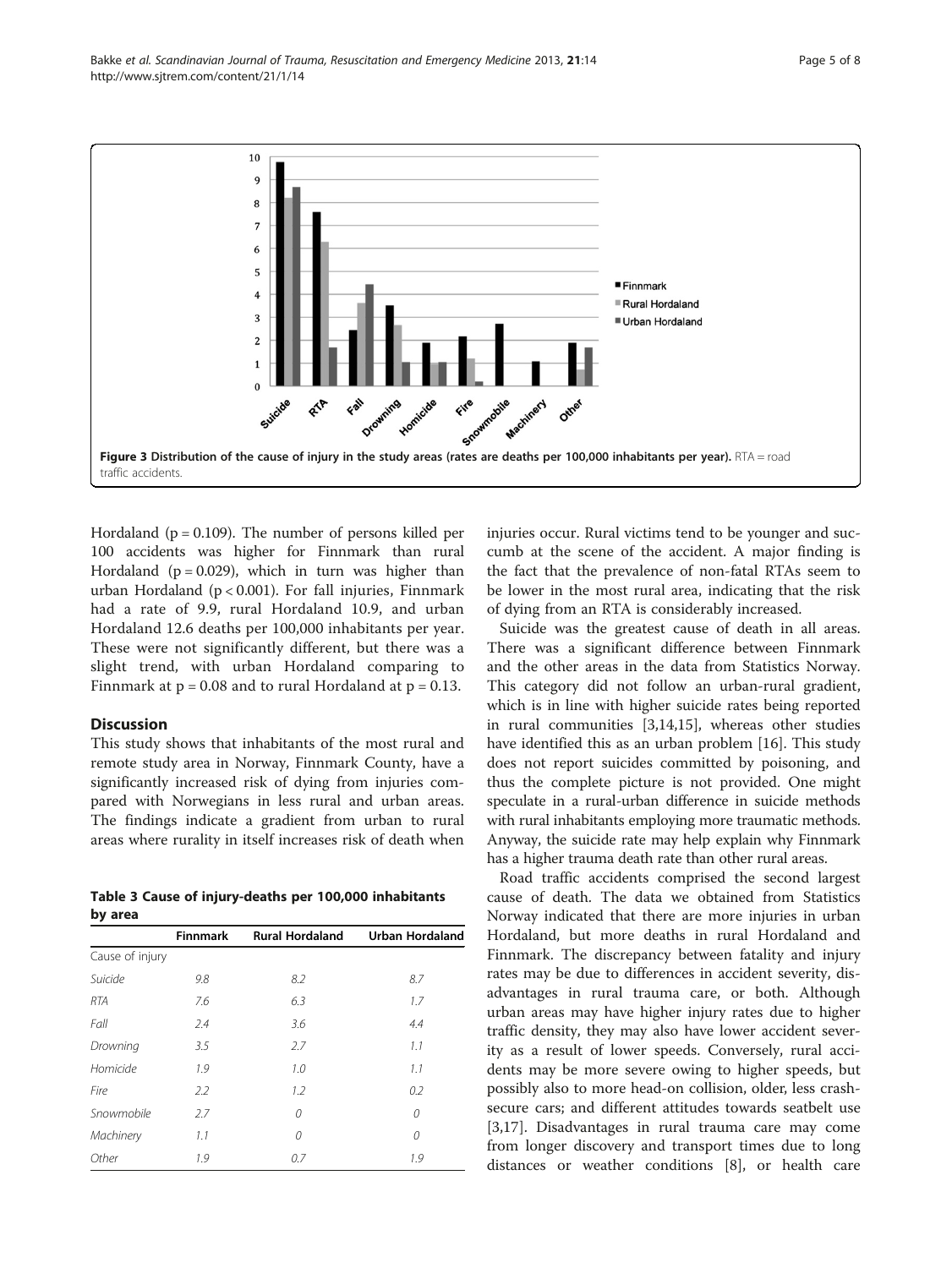<span id="page-5-0"></span>

workers in rural areas may be less experienced in handling trauma because they see fewer cases than their urban colleagues [\[18\]](#page-6-0). Reference to a non-trauma centre has been shown to adversely affect outcome in trauma [[19\]](#page-6-0). In an area as rural as Finnmark, direct transfer is often not an option, which in turn may have an impact on mortality rate. Local hospitals in Finnmark have improved in-house trauma care by the regular multiprofessional trauma team training that seems to even out differences between urban and rural care [[20](#page-6-0)]. Still, studies from Northern Norway have shown areas of potential improvement in local hospital trauma management concerning transfer routines, damage-control surgery, and use of diagnostic imaging [[21,22\]](#page-6-0). These conditions are not exclusive to Finnmark, indicating that distance in itself probably plays a part in the disadvantages of the most rural trauma victims. This is supported by recent findings in Norway concerning paediatric trauma-related death [\[13\]](#page-6-0). Besides a higher death rate from RTA, both rural areas in our study exceeded the urban area for rates of fatal injuries occurring at work. In addition, Finnmark has a higher rate of death from fires and drowning than urban Hordaland, and a higher share of pre-hospital deaths. For these two variables, rural Hordaland did not significantly differ from the two other areas, possibly putting it somewhere between them. In the material from Statistics Norway on RTAs, rural Hordaland also fell between the other two areas, and for falls (the third largest cause of injury) there was a similar though non-significant trend. These variables constitute a typical rural picture. Therefore, this study displays an urban-rural continuum, with rural Hordaland more rural than Urban Hordaland, and Finnmark more rural than rural Hordaland, which indicates that part of Finnmark's problem is its highly rural nature.

The inclusive trauma system, encompassing prevention, legislation, and health care, has been shown to reduce mortality [\[23,24\]](#page-6-0). The Scandinavian trauma system has been regarded as immature, and implementation of a system customised to the local conditions has been called for [\[25](#page-6-0)]. This study highlights some of the challenges the trauma system must be designed to face to meet the needs of rural Scandinavia. Given the large share of those dying at the scene, the focus of the system must above all be on prevention. Also, little is known about the extent and possible influence of first responder activities at the site of injury and trauma [[26](#page-6-0)]. It is possible that an increased focus on layperson first response at the site of injury might mitigate the effect of long distances between the injury site and professional help. First responder training has been effective in low-income countries [[27,28\]](#page-7-0). The same effects of distance upon response times may hamper first responder groups just as they have the EMS, and raising the level of first-aid knowledge in the general populace may be worth investigating.

Finnmark differed from both urban and rural Hordaland in deaths from machinery and snowmobile accidents. In Norway, snowmobiles are least used in the western part, and most commonly used in the northern counties. Snowmobile accident is the fourth largest cause of death in Finnmark and could explain some of the differences in total death rates among the counties.

Further research should try to establish the survivability of the rural injuries. Such an analysis was not performed in this study owing to the low autopsy rate in Finnmark. The local police determine what cases are sent for autopsy and the selection is therefore unlikely to be representative. Likewise, cause of death and preventability would be of interest in future studies.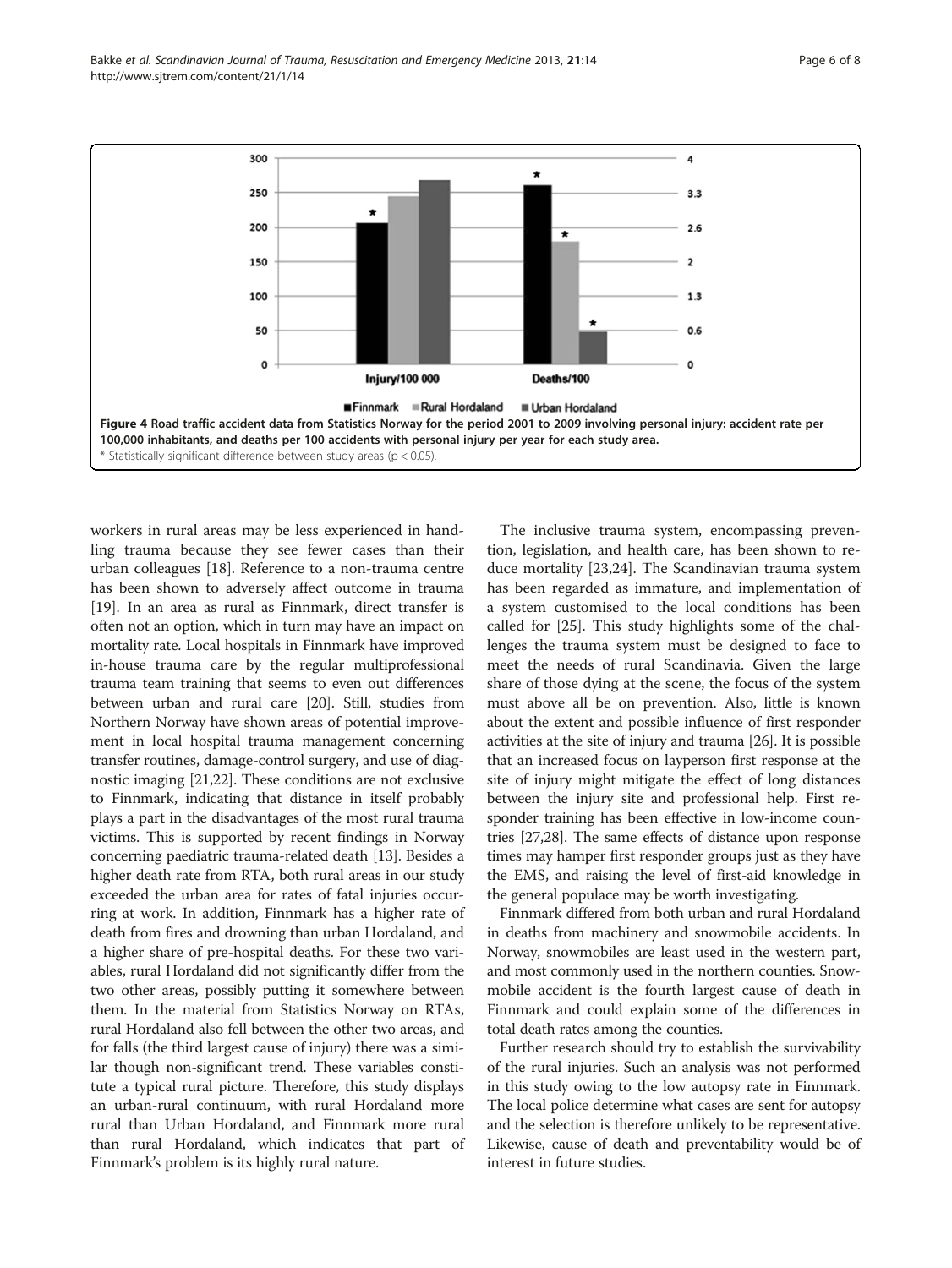<span id="page-6-0"></span>This study has several limitations. First, the observation period was short, especially in Hordaland with only two years. With a short observation period, there is the risk of hitting peaks or troughs of fluctuating trends, thereby obtaining misleading results. Dividing Hordaland into rural and urban subgroups was necessary to explore the issue of rural character, but it also meant reducing the number in each group when comparing subgroups such as place or mode of accident. The difference in autopsy rates, 80% in Hordaland and a mere 34% in Finnmark, is also a concern, although the endpoints of this study are rather robust despite the lack of autopsy.

#### Conclusion

This study illustrates the disadvantages of the most rural trauma victims, and suggests an urban-rural continuum. In addition to injury prevention and the implementation of a customised trauma system, the extent and possible impact of lay people's first response should be explored.

#### Consent

The Regional Committee for Medical and Health Research Ethics of Northern Norway approved the study (ref. 200702984-3/IAY/400 and 2010/1703-4) and exempted the authors from obtaining consent from the next-of-kin of the victims of traumatic death studied in this paper.

#### Competing interests

None of the authors have any conflicts of interest to declare.

#### Authors' contributions

HKB participated in developing the design, carried out the data collection for Finnmark, performed the statistical analysis, and drafted the manuscript. ISH carried out the data collection for Hordaland, and revised the manuscript. ABB carried out the data registration for Hordaland, and revised the manuscript. IM facilitated and supervised the data registration for Hordaland, and revised the manuscript. PKL facilitated and supervised the data registration for Hordaland, and revised the manuscript. TW conceived of the study, developed the design, supervised the registration of data in Finnmark and analysis and interpretation of data, and helped draft the manuscript. All authors read and approved the final manuscript.

#### Acknowledgements

The Norwegian Air Ambulance Foundation supported this study. The funding body had no part in the study design, data collection and analysis or interpretation of data, in the writing of the manuscript, or the decision to submit it for publication.

#### Author details

<sup>1</sup> Anaesthesia and Critical Care Research Group, Faculty of Health Sciences, IKM, University of Tromsø, Tromsø 9037, Norway. <sup>2</sup>Section of Pathology, The Gade Institute, University of Bergen, Bergen, Norway. <sup>3</sup>Department of Pathology Haukeland University Hospital, Bergen, Norway. <sup>4</sup>Hammerfest Hospital, Department of Anaesthesiology and Intensive Care, Finnmark Health Trust, Hammerfest, Norway.

Received: 31 August 2012 Accepted: 24 February 2013 Published: 2 March 2013

#### References

- 1. Krug EG, Sharma GK, Lozano R: The global burden of injuries. Am J Public Health 2000, 90:523–526.
- 2. The Norwegian Institute of Public Health 1951–2004: Nedgang i voldsomme dødsfall: [\[http://www.fhi.no/eway/default.aspx?pid=233&trg=MainLeft\\_5565&MainArea\\_](http://www.fhi.no/eway/default.aspx?pid=233&trg=MainLeft_5565&MainArea_5661=5565:0:15,3408:1:0:0:::0:0&MainLeft_5565=5544:65722::1:5569:6:::0:0) [5661=5565:0:15,3408:1:0:0:::0:0&MainLeft\\_5565=5544:65722::1:5569:6:::0:0\]](http://www.fhi.no/eway/default.aspx?pid=233&trg=MainLeft_5565&MainArea_5661=5565:0:15,3408:1:0:0:::0:0&MainLeft_5565=5544:65722::1:5569:6:::0:0)
- 3. Peek-Asa C, Zwerling C, Stallones L: Acute traumatic injuries in rural populations. Am J Public Health 2004, 94:1689–1693.
- 4. Boland M, Staines A, Fitzpatrick P, Scallan E: Urban-rural variation in mortality and hospital admission rates for unintentional injury in Ireland. Inj Prev 2005, 11:38–42.
- 5. Mitchell RJ, Chong S: Comparison of injury-related hospitalised morbidity and mortality in urban and rural areas in Australia. Rural Remote Heal 2010, 10:1326.
- 6. Moshiro C, Heuch I, Astrom AN, Setel P, Hemed Y, Kvale G: Injury morbidity in an urban and a rural area in Tanzania: an epidemiological survey. BMC Publ Health 2005, 5:11.
- 7. Bell N, Simons RK, Lakha N, Hameed SM: Are we failing our rural communities? Motor vehicle injury in British Columbia, Canada, 2001–2007. Injury 2012, 43:1888–1891.
- 8. Gonzalez RP, Cummings G, Mulekar M, Rodning CB: Increased mortality in rural vehicular trauma: identifying contributing factors through data linkage. J Trauma 2006, 61:404–409.
- 9. Carr BG, Caplan JM, Pryor JP, Branas CC: A meta-analysis of prehospital care times for trauma. Prehosp Emerg Care 2006, 10:198–206.
- 10. Finnmark County Authority: Finnmark facts: [\[http://www.ffk.no/fakta/default.](http://www.ffk.no/fakta/default.aspx?mid=38) [aspx?mid=38](http://www.ffk.no/fakta/default.aspx?mid=38)]
- 11. Bakke HK, Wisborg T: Rural high north: a high rate of fatal injury and prehospital death. World J Surg 2011, 35:1615–1620.
- 12. Wisborg T, Hoylo T, Siem G: Death after injury in rural Norway: high rate of mortality and prehospital death. Acta Anaesthesiol Scand 2003, 47:153–156.
- 13. Kristiansen T, Rehn M, Gravseth HM, Lossius HM, Kristensen P: Paediatric trauma mortality in Norway: a population-based study of injury characteristics and urban-rural differences. Injury 2012, 43:1865–1872.
- 14. Coben JH, Tiesman HM, Bossarte RM, Furbee PM: Rural-urban differences in injury hospitalizations in the U.S., 2004. Am J Prev Med 2009, 36:49-55.
- 15. Rogers FB, Shackford SR, Osler TM, Vane DW, Davis JH: Rural trauma: the challenge for the next decade. J Trauma 1999, 47:802-821.
- Fatovich DM, Jacobs IG: The relationship between remoteness and trauma deaths in western Australia. J Trauma 2009, 67:910-914.
- 17. Muelleman RL, Mueller K: Fatal motor vehicle crashes: variations of crash characteristics within rural regions of different population densities. J Trauma 1996, 41:315–320.
- 18. Gomez D, Berube M, Xiong W, Ahmed N, Haas B, Schuurman N, Nathens AB: Identifying targets for potential interventions to reduce rural trauma deaths: a population-based analysis. J Trauma 2010, 69:633–639.
- 19. Haas B, Stukel TA, Gomez D, Zagorski B, De Mestral C, Sharma SV, Rubenfeld GD, Nathens AB: The mortality benefit of direct trauma center transport in a regional trauma system: a population-based analysis. J Trauma Acute Care Surg 2012, 72:1510–1515. discussion 1515–1517.
- 20. Wisborg T, Brattebo G, Brinchmann-Hansen A, Uggen PE, Hansen KS: Effects of nationwide training of multiprofessional trauma teams in norwegian hospitals. J Trauma 2008, 64:1613–1618.
- 21. Dehli T, Bagenholm A, Johnsen LH, Osbakk SA, Fredriksen K, Bartnes K: Seriously injured patients transferred from local hospitals to a university hospital. Tidsskr Nor Laegeforen 2010, 130:1455–1457.
- 22. Sollid S, Munch-Ellingsen J, Gilbert M, Ingebrigtsen T: Pre- and interhospital transport of severely head-injured patients in rural Northern Norway. J Neurotrauma 2003, 20:309–314.
- 23. Twijnstra MJ, Moons KG, Simmermacher RK, Leenen LP: Regional trauma system reduces mortality and changes admission rates: a before and after study. Ann Surg 2010, 251:339–343.
- 24. Esposito TJ, Sanddal TL, Reynolds SA, Sanddal ND: Effect of a voluntary trauma system on preventable death and inappropriate care in a rural state. J Trauma 2003, 54:663–669. discussion 669–670.
- 25. Kristiansen T, Soreide K, Ringdal KG, Rehn M, Kruger AJ, Reite A, Meling T, Naess PA, Lossius HM: Trauma systems and early management of severe injuries in Scandinavia: review of the current state. Injury 2010, 41:444-452.